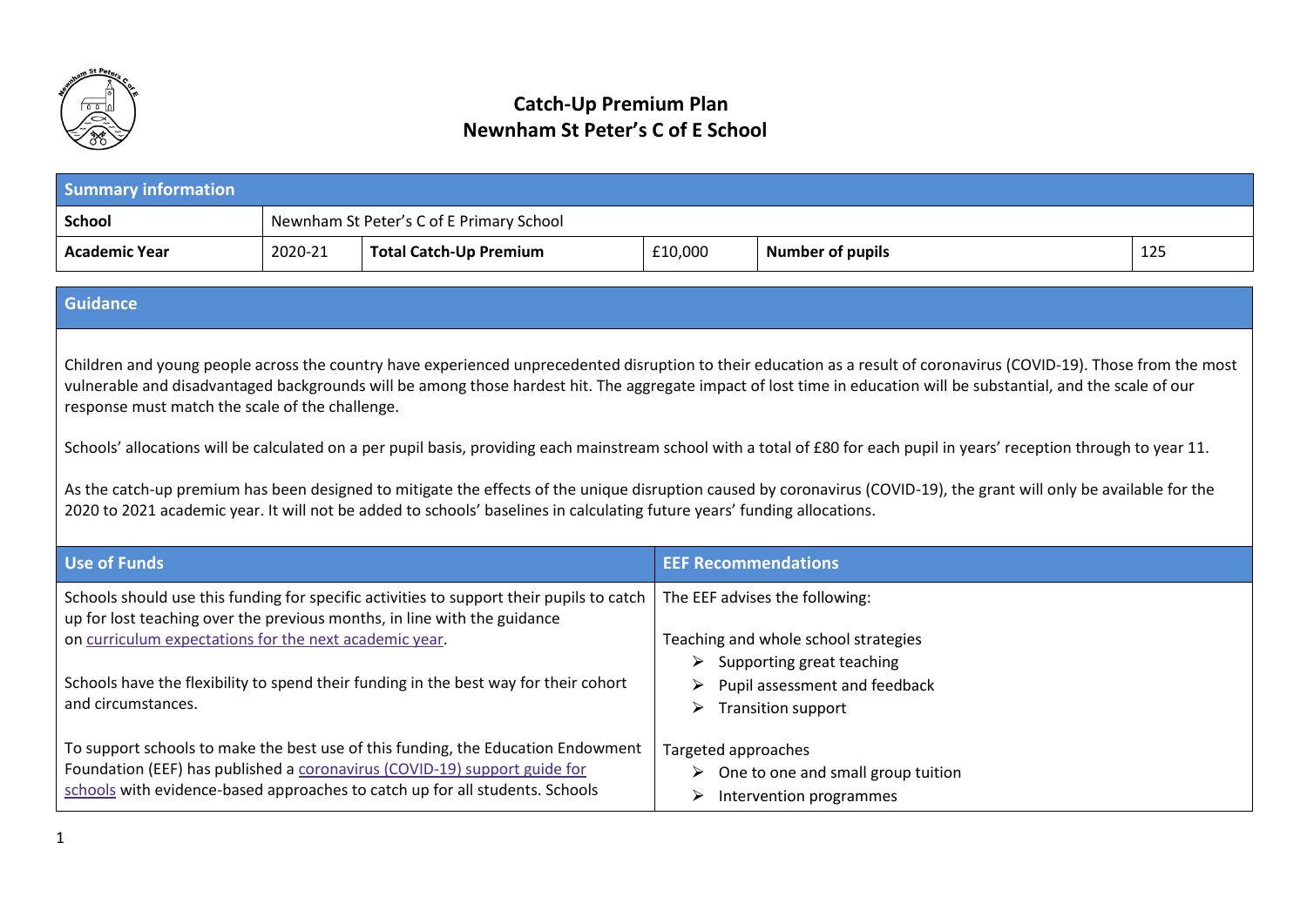| should use this document to help them direct their additional funding in the most<br>effective way. | Extended school time<br>$\triangleright$      |
|-----------------------------------------------------------------------------------------------------|-----------------------------------------------|
|                                                                                                     | Wider strategies                              |
|                                                                                                     | $\triangleright$ Supporting parent and carers |
|                                                                                                     | $\triangleright$ Access to technology         |
|                                                                                                     | Summer support<br>$\geq$                      |

|                | <b>Identified impact of lockdown</b>                                                                                                                                                                                                                                                                                                                                                                                                                                                                                                                                                                                                                                                                                                                                                                                                                                            |
|----------------|---------------------------------------------------------------------------------------------------------------------------------------------------------------------------------------------------------------------------------------------------------------------------------------------------------------------------------------------------------------------------------------------------------------------------------------------------------------------------------------------------------------------------------------------------------------------------------------------------------------------------------------------------------------------------------------------------------------------------------------------------------------------------------------------------------------------------------------------------------------------------------|
| <b>Maths</b>   | Specific content has been missed, leading to gaps in learning and stalled sequencing of journeys. Baseline assessments completed in September highlighted<br>a significant gap in knowledge when objectives taught prior to school closure were compared to objectives covered through home learning during school<br>closure. Children still have an appetite for maths and lockdown has not affected their attitudes however they are quite simply, 'behind'. They also now<br>struggle to access mathematics independently, a reflection of time spent with one to one support from an adult at home.<br>Recall of basic skills has suffered - children are not able to recall addition facts, times tables and have forgotten once taught calculation strategies. This was<br>reflected in arithmetic assessments carried out as return to school baselines for all pupils. |
| <b>Writing</b> | Children haven't necessarily missed 'units' of learning in the same way as Maths, however they have lost essential practising of writing skills. Grammar,<br>Punctuation and Spelling specific knowledge has suffered, leading to lack of fluency in writing. Children have also been less exposed to wide vocabulary<br>choices, impacting on the maturity and cohesion of their writing. Letter formation and presentation have been impacted by the time spent away from<br>school.<br>Those who have maintained writing throughout school closure are less affected, however those who evidently didn't write much have had to work<br>additionally hard on writing stamina and improving their motivation due to the lack of fluency in their ability to write. For Pupil Premium and SEND pupils<br>this has had a particular impact.                                     |
| <b>Reading</b> | Children accessed reading during lockdown more than any other subject. This is something that was more accessible for families and required less teacher<br>input. However, children are less fluent in their reading and the gap between those children that read widely and those children who don't is now<br>increasingly wide. Those pupils who found reading challenging prior to the lockdown have been disproportionately affected. YARC reading assessments<br>were complete in September analysing reading performance for fluency, accuracy and comprehension. Teachers now have a clear understanding of gaps.                                                                                                                                                                                                                                                      |
| Non-core       | There are now significant gaps in knowledge – part, or in some cases, whole units of work have not been fully taught meaning that children are less able to<br>access pre-requisite knowledge when learning something new and they are less likely to make connections between concepts and themes throughout the<br>curriculum. Children have also missed out on the curriculum experiences e.g. trips, visitors and powerful curriculum moments - this impact is ongoing. For<br>some children physical and or mental wellbeing was impacted by school closure. Some have high anxiety levels on return to school.                                                                                                                                                                                                                                                            |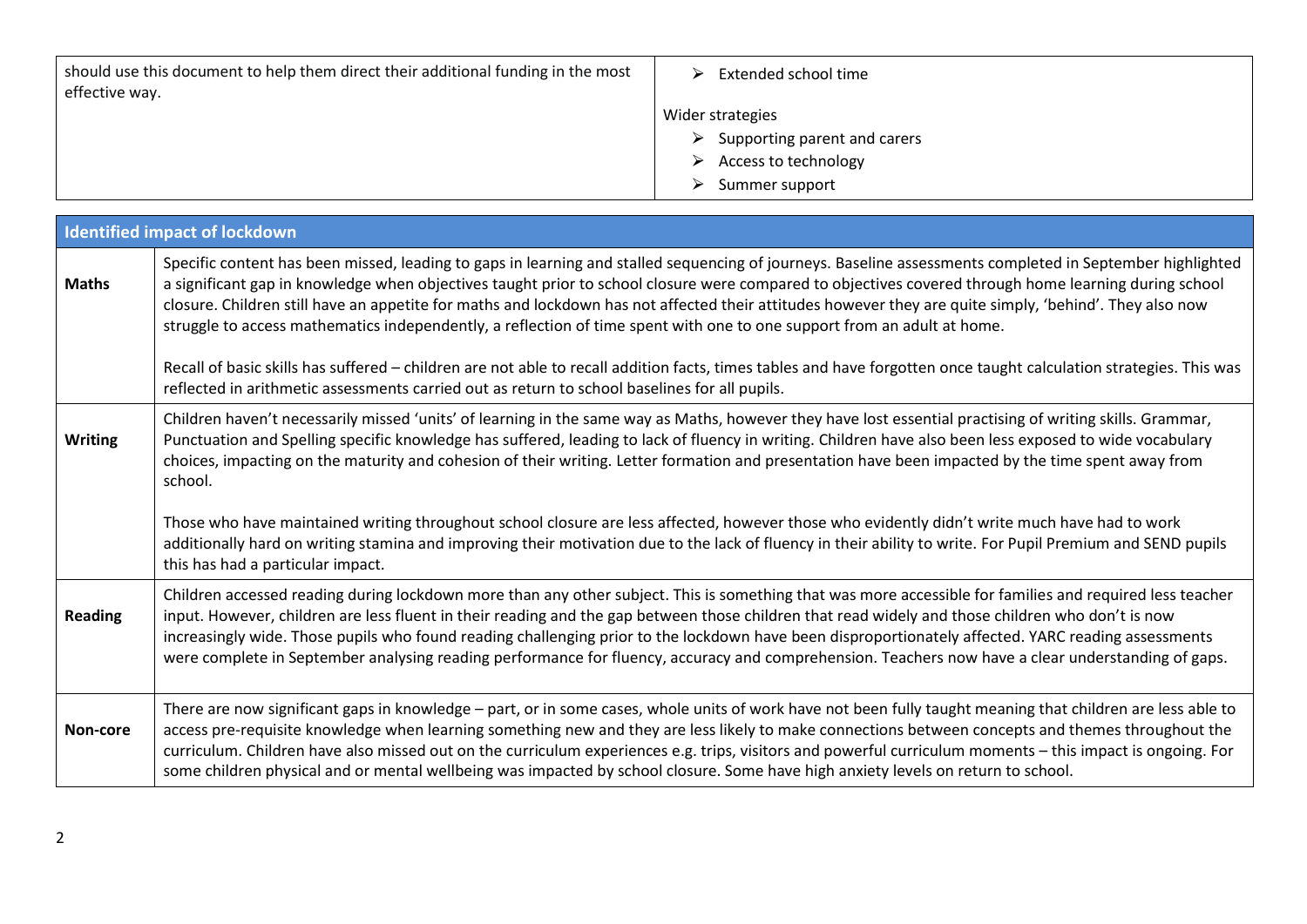## **Planned expenditure -** The headings below are grouped into the categories outlined in the Education Endowment Foundation's coronavirus support guide for schools)

## **i. Teaching and whole-school strategies**

|                                                                                                                                                                                                                                                                                 | Impact (once reviewed)                                                                                                                                                                                                                                                                                                                                                                                                                                                                                                              | <b>Staff lead</b>                                                         | <b>Review</b><br>date? |
|---------------------------------------------------------------------------------------------------------------------------------------------------------------------------------------------------------------------------------------------------------------------------------|-------------------------------------------------------------------------------------------------------------------------------------------------------------------------------------------------------------------------------------------------------------------------------------------------------------------------------------------------------------------------------------------------------------------------------------------------------------------------------------------------------------------------------------|---------------------------------------------------------------------------|------------------------|
| Additional time for subject leaders to review<br>and adapt subject intent statements<br>alongside the schools Recovery Curriculum<br>intent statement.<br>(E100)                                                                                                                | The Recovery Curriculum intent statement<br>addressed the specific needs of the children.<br>The order of delivery of foundation units was<br>reviewed to mirror needs on return to school.<br>Pupils were engaged in learning on return to<br>school. Staff prioritised key gaps.<br>Additional DT and French had been planned to<br>be delivered in T3 before school closure.                                                                                                                                                     | AN                                                                        | Jan 21                 |
|                                                                                                                                                                                                                                                                                 | Note: A second Recovery Curriculum will now<br>need to be produced and staff will need to<br>assess if all children can realistically close gaps<br>within their year group curriculum and how<br>this will impact on future class structures.<br>There will be a focus on the bottom 20%.                                                                                                                                                                                                                                          |                                                                           |                        |
| Candomaths, YARC, spelling, phonics, Write<br>Stuff and wellbeing assessments used to<br>determine a return to school base line.<br>Additional investment in NFER reading<br>assessments to ensure progress is closely<br>monitored and gaps continue to be addressed<br>(E300) | Formal assessments added rigor to baseline<br>assessment.<br>Staff were able to plan effectively to close<br>gaps.<br>Staff and Governors had a clear understanding<br>of additional academic challenges the school<br>faces due to school closure<br>School findings of gaps were in line with early<br>reported national findings:<br>https://educationendowmentfoundation.org.u<br>k/covid-19-resources/best-evidence-on-<br>impact-of-school-closures-on-the-attainment-<br>gap<br>Note: New - new catch up curriculum material | AN                                                                        | Oct 20                 |
|                                                                                                                                                                                                                                                                                 |                                                                                                                                                                                                                                                                                                                                                                                                                                                                                                                                     | produce by Can do maths also recognised gaps<br>identified by the school. |                        |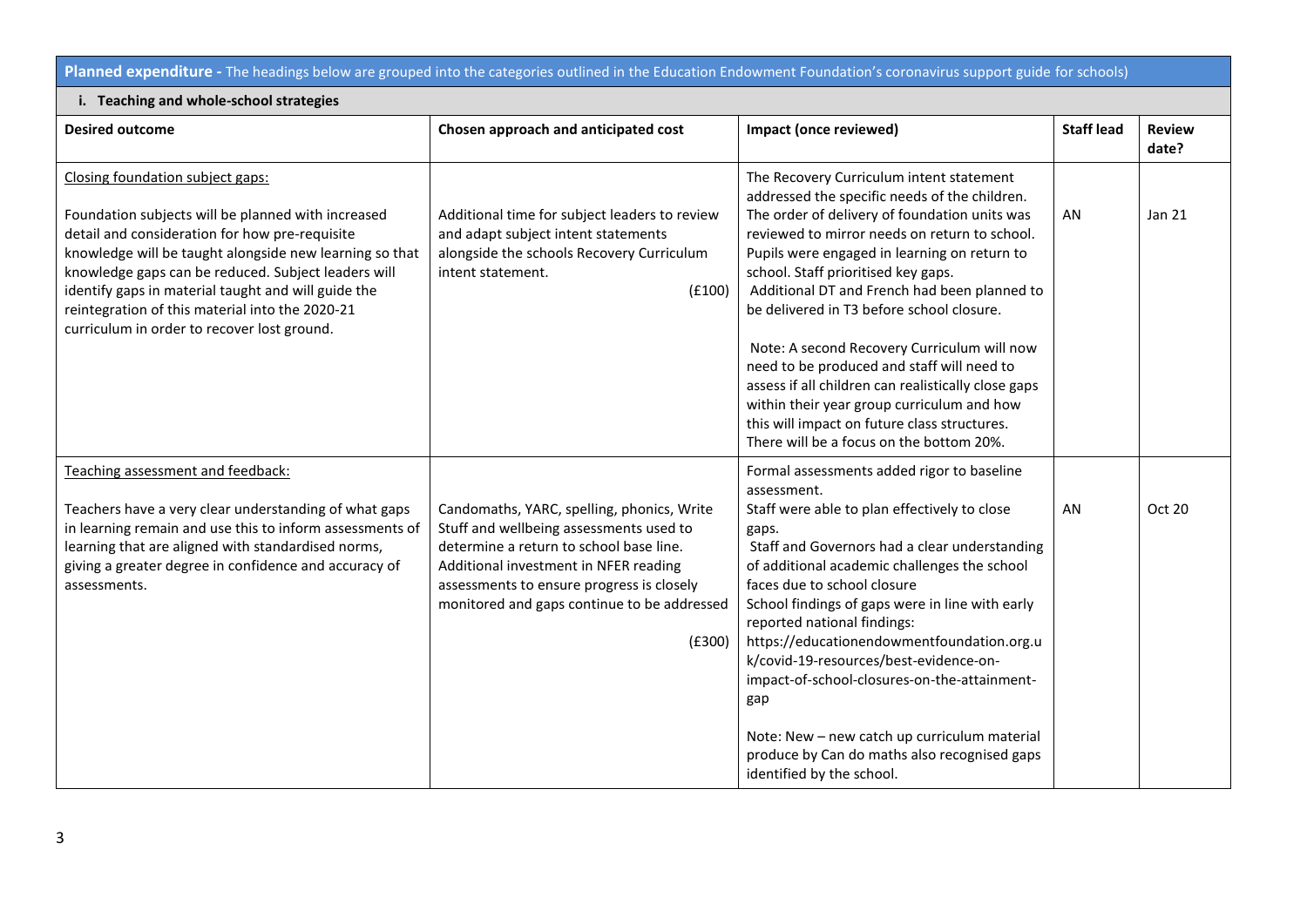| Supporting writing though whole school Write Stuff<br>initiative<br>Writing makes rapid progress from September baselines | The Write Stuff initiative to be used across<br>the school. with training rolled out to TAs                                                                                                        | Books evidenced a positive impact from most<br>KS2 pupils. KS1 provision and targeted lower<br>KS2 provision reviewed.                                                                                                                                                                                    | TB                         | Jan 21 |
|---------------------------------------------------------------------------------------------------------------------------|----------------------------------------------------------------------------------------------------------------------------------------------------------------------------------------------------|-----------------------------------------------------------------------------------------------------------------------------------------------------------------------------------------------------------------------------------------------------------------------------------------------------------|----------------------------|--------|
| with children using a broader range of grammatical<br>structures and vocabulary                                           | (See also Pupil premium Strategy £500)                                                                                                                                                             | Note: The Write stuff delivery does not lend<br>itself well to remote learning. Oak Academy<br>material used during school closure for writing<br>using school criteria for genres                                                                                                                        |                            |        |
| Review of weekly timetables<br>Core subjects make rapid progress<br>Pupils wellbeing is well supported                    | Core subjects to receive additional time<br>during the recovery<br>The delivery of PSHE to been enhanced<br>supporting wellbeing with welling being<br>surveys competed at start and end of Term 1 | Additional time given to core subjects enabled<br>a greater focus on basic skills. December data<br>evidenced most progress in reading.<br>Wellbeing surveys showed improvements for<br>the vast majority of children. PHSE lessons<br>adapted to address needs identified on pupils<br>return to school. | AN                         | Dec 20 |
|                                                                                                                           |                                                                                                                                                                                                    |                                                                                                                                                                                                                                                                                                           | <b>Total budgeted cost</b> | £900   |

| <b>Targeted approaches</b><br>41. Z                                                                                                                                                                                                            |                                                                                                                                                                                                               |                                                                                                                                                                                |                   |                                               |
|------------------------------------------------------------------------------------------------------------------------------------------------------------------------------------------------------------------------------------------------|---------------------------------------------------------------------------------------------------------------------------------------------------------------------------------------------------------------|--------------------------------------------------------------------------------------------------------------------------------------------------------------------------------|-------------------|-----------------------------------------------|
| <b>Desired outcome</b>                                                                                                                                                                                                                         | Chosen action/approach                                                                                                                                                                                        | Impact (once reviewed)                                                                                                                                                         | <b>Staff lead</b> | <b>Review</b><br>date?                        |
| 1-to-1 and small group tuition for phonics, reading,<br>handwriting, spelling, and maths for pupils most adversely<br>affected by the Lockdown                                                                                                 | Drop off and collection times (15 minutes before and                                                                                                                                                          | Improved phonics outcomes from<br>baseline to end of term<br>assessment.                                                                                                       | AN                | Feb 21                                        |
| Identified children will have significantly increased rates of<br>reading fluency. They will be able to comprehend reading<br>better as a result of being able to read at pace without<br>spending their working memory decoding. They will be | after the school day) to be used for teachers or TAs to<br>deliver interventions with TAs salaries being increased<br>to cover the additional time.<br>A qualified teacher to deliver pre- teach sessions for | Reading attainment made the most<br>progress in the Autumn term.                                                                                                               |                   | Note:<br>before<br>and after<br>school        |
| confident readers and dips in reading attainment will be<br>negated.                                                                                                                                                                           | Year 5 and 6.                                                                                                                                                                                                 | Maths pre teach sessions enabled<br>all pupils to access lesson but these<br>were postponed as the school<br>moved into Tier 2. Insufficient<br>input to measure impact. To be |                   | catch up<br>session<br>postponed<br>in second |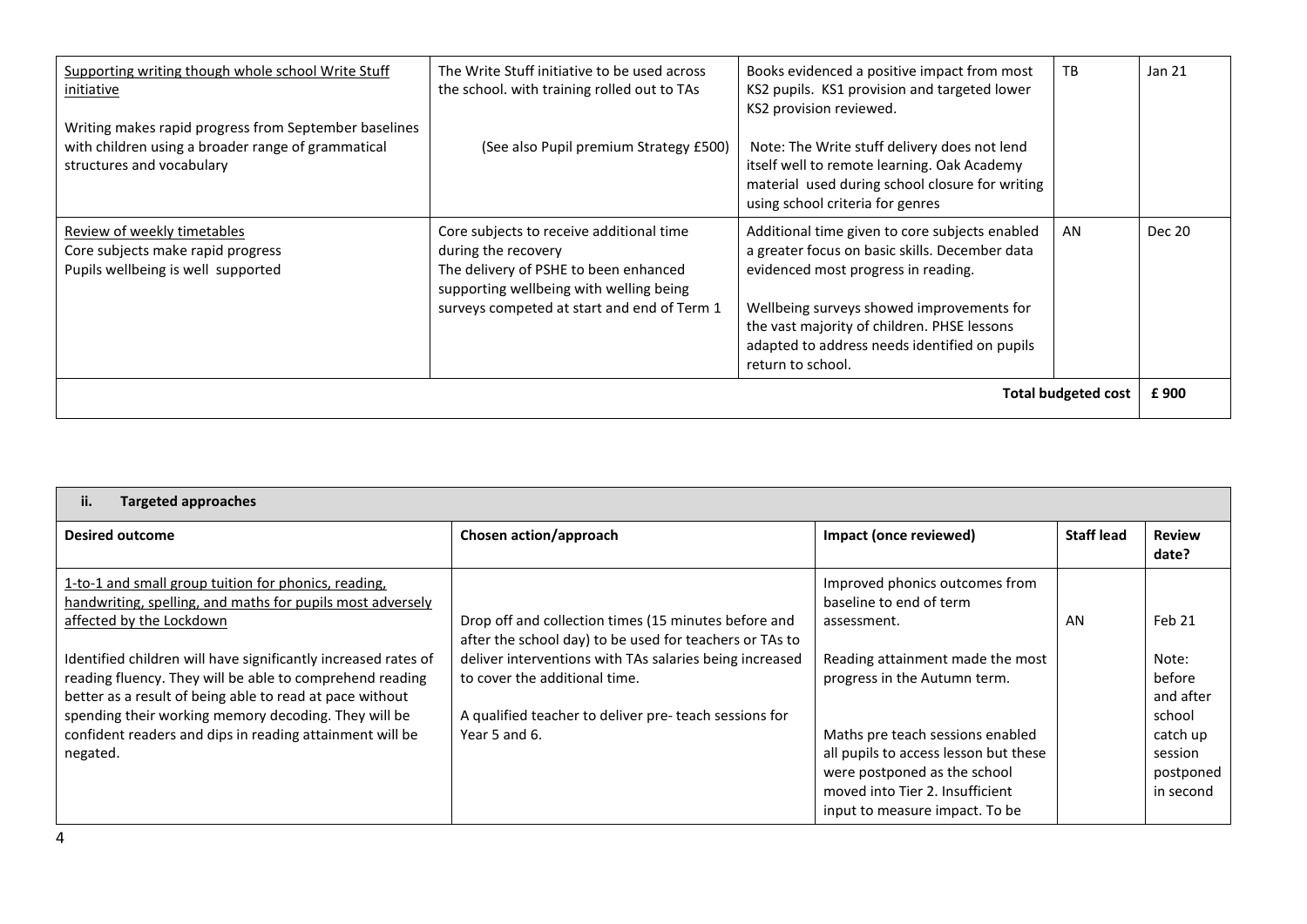| Children will be able to close gaps in mathematical<br>understanding before the start of units of work enabling<br>them to access new content.<br>Presentation of work will be of a high quality | Maths Clubs focusing on key concepts to run after the<br>school day for Years 2-6.                                                                                                                              | revisited when schools reopen<br>after second closure.<br>Maths clubs planned for T2 could<br>not be delivered due to changes in                                                                                       |    | school<br>closure |
|--------------------------------------------------------------------------------------------------------------------------------------------------------------------------------------------------|-----------------------------------------------------------------------------------------------------------------------------------------------------------------------------------------------------------------|------------------------------------------------------------------------------------------------------------------------------------------------------------------------------------------------------------------------|----|-------------------|
| An appropriate numeracy intervention, such as 123 maths,<br>supports those identified children in reinforcing their<br>understanding of basic maths skills and application of<br>number.         |                                                                                                                                                                                                                 | national guidance with increased<br>COVID restrictions. To be revisited<br>when schools reopen after second<br>closure.                                                                                                |    |                   |
|                                                                                                                                                                                                  | Pre-school wrap around care to provide an<br>opportunity for children to attend handwriting toast<br>club                                                                                                       | Books evidenced improvements for<br>targeted children (this may not be<br>maintained over the second school<br>closure).                                                                                               |    |                   |
|                                                                                                                                                                                                  | Timetables to be adjusted to allow for additional<br>phonics catch up session - running alongside PE catch<br>up sessions.                                                                                      | Following a significant slip in<br>attainment for some Y2 children<br>during first school closure, phonics<br>catch-up enabled children to make<br>good progress from September<br>baseline (71% pass rate).           |    |                   |
|                                                                                                                                                                                                  | Teachers to plan for additional interventions within<br>the school day                                                                                                                                          | Interventions to be reviewed after<br>seconds school closure                                                                                                                                                           |    |                   |
|                                                                                                                                                                                                  | Additional handwriting scaffolding to be evident in<br>English books where presentation is an issue<br>123maths to be purchased to provide an intervention<br>that can continue if a child/ bubble is isolating | Scaffolding has supported<br>presentation for the majority of<br>children<br>Intervention started - impact to be<br>measured after second school<br>closure.                                                           |    |                   |
|                                                                                                                                                                                                  | (E8, 180)                                                                                                                                                                                                       |                                                                                                                                                                                                                        |    |                   |
| <b>Reading Books</b><br>Gaps in the RWI reading scheme / banded books where<br>pupils have not progressed at their usual pace will be<br>addressed and pupils will be able to make progress      | Additional reading books to supplement our reading<br>scheme and replace books not returned following<br>school closure.<br>(E320)                                                                              | Reading material purchased. Books<br>unable to be sent home in second<br>school closure. Impact to be<br>measure after second school<br>closure with new phonics<br>assessment being used to re<br>benchmark children. | KB | Feb 21            |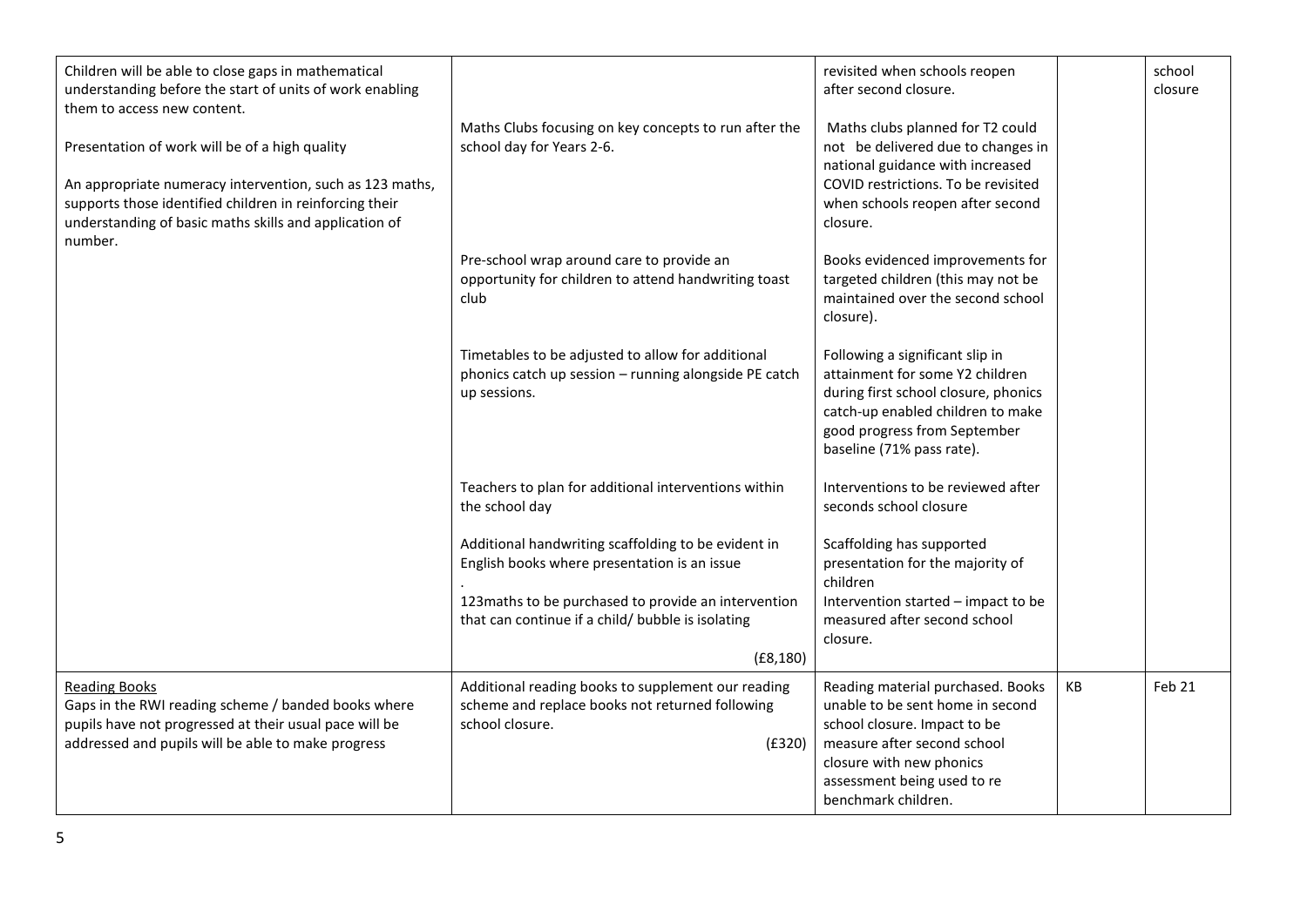| One to one and small group support for wellbeing<br>Target children feel supported and are able to engage in<br>learning as a result                                                                                                     | Pastoral leads timetable to be reviewed to allow for<br>time in each class with additional small group<br>interventions.<br>(See also Pupil Premium Strategy - £2,000) | Pastoral support enabled all<br>children to transition back to<br>school and overcome anxiety.<br>The second school closure will<br>have a further impact | An /DR                     | Feb 21  |
|------------------------------------------------------------------------------------------------------------------------------------------------------------------------------------------------------------------------------------------|------------------------------------------------------------------------------------------------------------------------------------------------------------------------|-----------------------------------------------------------------------------------------------------------------------------------------------------------|----------------------------|---------|
| Additional activities to provide more physical activities for<br>targeted children<br>All children's physical stamina and wellbeing are in line with<br>pre-school closure<br>Children's gross and fine motor skills are age appropriate | Targeted children will be given access to sports clubs<br>and before school sports activities<br>(See also Sport Premium Strategy - (£912)                             | Target children enjoyed accessing<br>additional sports provision. The<br>second school closure has<br>prevented a proper measure of<br>physical impact.   | AN / KW                    | Feb 21  |
|                                                                                                                                                                                                                                          |                                                                                                                                                                        |                                                                                                                                                           | <b>Total budgeted cost</b> | £11,412 |

| <b>Wider Strategies</b><br>iii.                                                                                                                                                                                                                                                                                                |                                                                                                                                      |                                                                                                                                                                                                                                                                        |                   |                        |
|--------------------------------------------------------------------------------------------------------------------------------------------------------------------------------------------------------------------------------------------------------------------------------------------------------------------------------|--------------------------------------------------------------------------------------------------------------------------------------|------------------------------------------------------------------------------------------------------------------------------------------------------------------------------------------------------------------------------------------------------------------------|-------------------|------------------------|
| <b>Desired outcome</b>                                                                                                                                                                                                                                                                                                         | Chosen action/approach                                                                                                               | Impact (once reviewed)                                                                                                                                                                                                                                                 | <b>Staff lead</b> | <b>Review</b><br>date? |
| Supporting parents and carers<br>Children will have greater opportunities to access learning<br>at home. Home-learning opportunities will not always<br>require parents to engage with the activities, affording<br>the children greater independence and increasing the<br>likelihood that parents can sustain home-learning. | Seesaw to be rolled out to pupils and parents<br>(E500)                                                                              | All pupils and parents had access to<br>Seesaw in the Autumn teem and<br>this was used or homework. Al<br>families were able to transition to<br>remote learning in January. The<br>school has a secure platform to<br>deliver remote learning and<br>provide feedback | AN<br>A           | Jan 21                 |
| Families will have access to technology when self-isolating                                                                                                                                                                                                                                                                    | Additional iPads/laptops to be purchased for families<br>without resources during any bubble closures<br>COVID catch $up - (f1,100)$ |                                                                                                                                                                                                                                                                        | AN                | Apr 21                 |
|                                                                                                                                                                                                                                                                                                                                | See also Pupil Premium Strategy (£1,000)                                                                                             |                                                                                                                                                                                                                                                                        |                   |                        |